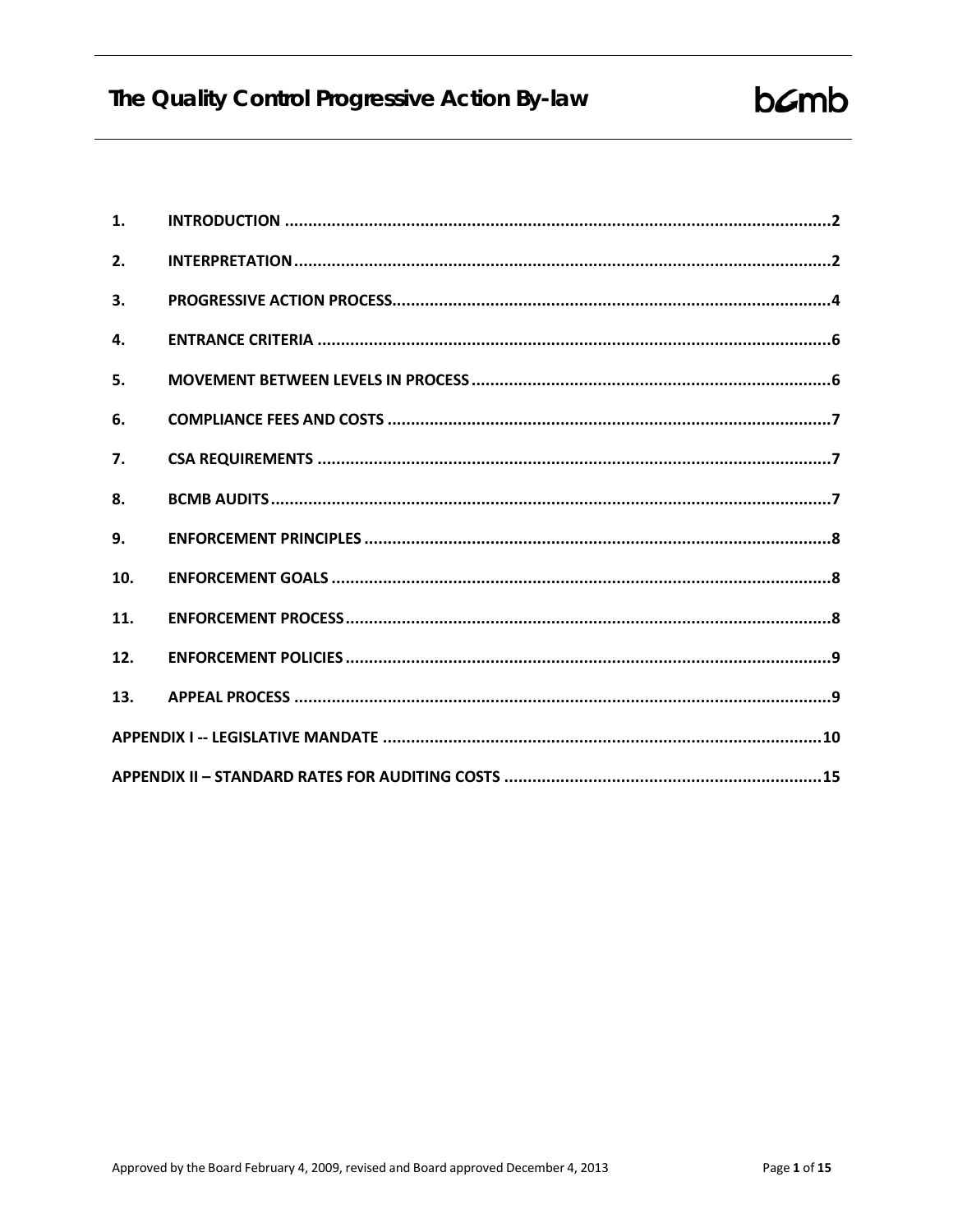#### <span id="page-1-0"></span>**1. INTRODUCTION**

- 1.1.The Beverage Container Management Board (BCMB) requires accurate reporting of return rates to the Minister of Environment, the citizens of Alberta, and all other industry stakeholders. The BCMB's policy is that all Bottle Depots must accurately ship and report quantities of beverage containers to Collection System Agents (CSAs) and the BCMB. This policy is a natural extension of the operating agreements between the Bottle Depots and CSAs. All Bottle Depots and CSAs must be compliant with this policy.
- 1.2.CSAs must assist the depots to sufficiently facilitate the depot's shipping and reporting obligations.
- 1.3.The Progressive Action Policy (PAP) is a defined set of actions to be taken by the BCMB at various stages in the quality control process to encourage compliance and provide a consistent and fair means of enforcement when depots are not compliant.
- 1.4.The Legislative Mandate for the BCMB to implement this policy is attached as Appendix I.

# <span id="page-1-1"></span>**2. INTERPRETATION**

2.1.Performance Indicators

The two measures of performance that will be used to determine a depot's success in shipping accurate quantities of beverage containers to CSAs are:

- i) The variance from the expected count of beverage containers.
- ii) Improvement in that variance over rolling 3-month periods.
- 2.2.Variance

Zones are used to label the relative success of a depot in shipping accurate quantities of beverage containers to CSAs. Each zone corresponds to a specific range of positive and negative variance between the reported number of containers shipped on individual shipments by depots and the actual number of containers shipped as verified through the count process carried out by a CSA under a current Operating Agreement. The zone ranges are identified below:

| ZONE                           | <b>VARIANCE RANGES / LIMITS</b>                         |
|--------------------------------|---------------------------------------------------------|
| Zone 1……………………………> 0.0% ≤ 2.5% |                                                         |
| Zone 2……………………………>2.5% ≤3.5%   |                                                         |
|                                | Zone 3> 3.5% or when there is not a trend towards zero. |

Example: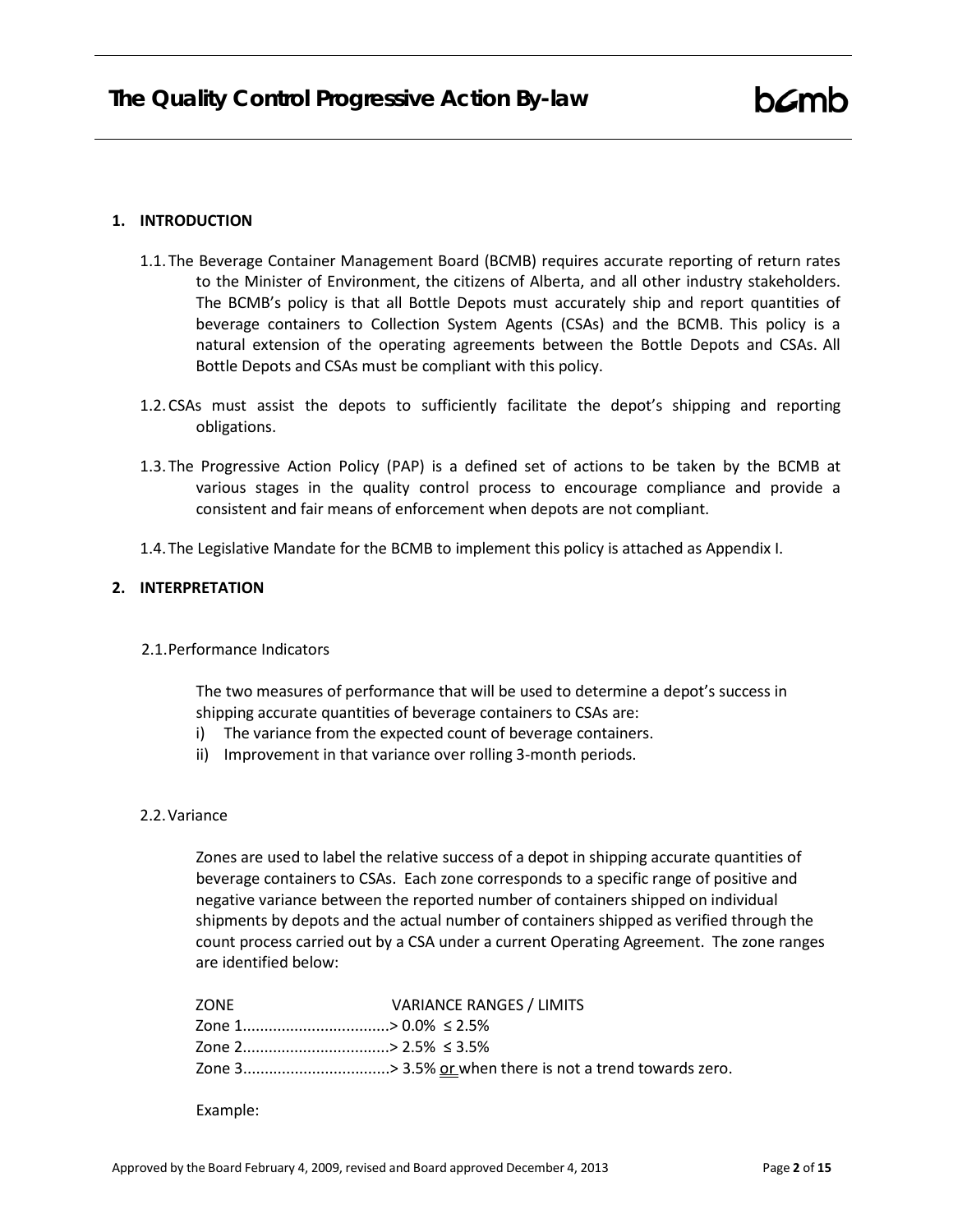# **The Quality Control Progressive Action By-law**

For a mega-bag purporting to contain 1800 aluminum cans, a zone 2 classification would be issued for any count with a variance between 46 and 63 cans.  $(1800 \times 2.5-3.5\% = 46-63$ cans)

For a mega-bag purporting to contain 1800 aluminum cans, a zone 3 classification would be issued for any count with a variance greater than or equal to 64 cans. (1800 x 3.5% = 63 cans)

2.3.Improvement in Variance

Depots must show continual improvement over rolling three-month periods in order to remain compliant with the PAP and avoid enforcement actions. Depots must have threemonth rolling average variances that trend toward zero, and are expected to ultimately maintain a variance in all categories of containers within 0.5%.

Eg.

| Depot A | Period                                   | <b>Average Variance</b>                    |                     |
|---------|------------------------------------------|--------------------------------------------|---------------------|
| Success | Jan-Mar<br>Feb-Apr<br>Mar-May<br>Apr-Jun | $-2.3%$<br>$-2 - 1%$<br>$-1.1%$<br>$-0.5%$ | 5<br>0<br>$-5$      |
| Depot B | Period                                   | <b>Average Variance</b>                    | 5                   |
| 12      | Jan-Mar<br>Feb-Apr<br>Mar-May<br>Apr-Jun | $-2.3%$<br>$-2-1%$<br>$-2.8%$<br>$-2.4%$   | 0<br>$\vee$<br>$-5$ |

Failure to meet this requirement will result in progressive action and compliance fees in accordance with this Policy.

# 2.4.Valid Audit

For the purposes of this policy, a valid audit shall consist of a container count performed by a CSA in accordance with the approved Quality Assurance provisions of a current Operating Agreement. This is consistent with the current approved Operating Agreements between depots and CSAs. The variance used for zone determination shall be the average variance of all the bags of one depot counted in a valid audit.

# 2.5.Grace Period

Approved by the Board February 4, 2009, revised and Board approved December 4, 2013 Page **3** of **15** Depots will be granted a ten-calendar-day adjustment period after notification of the results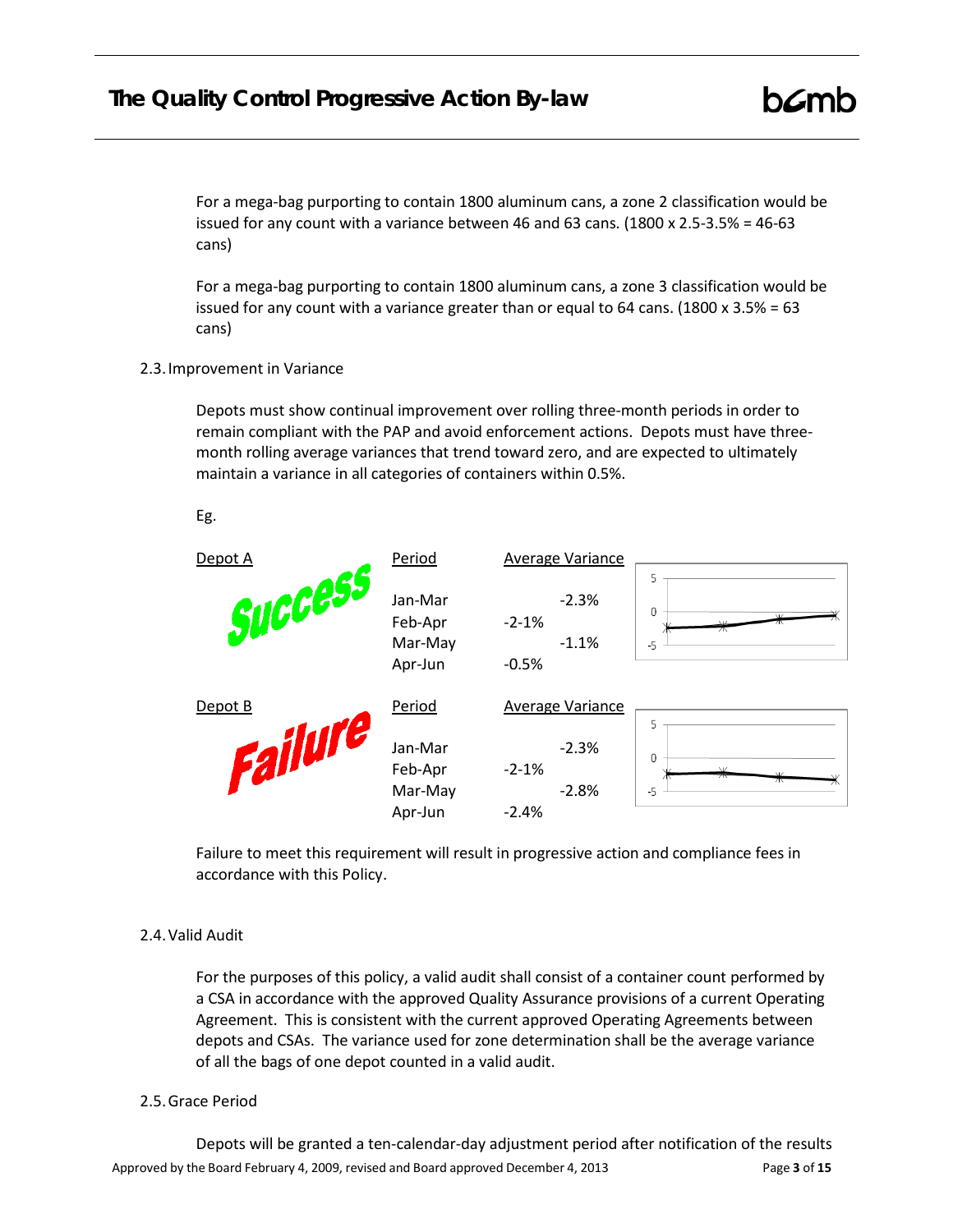of any audit done under this Policy to allow for in-stock inventory and operational changes,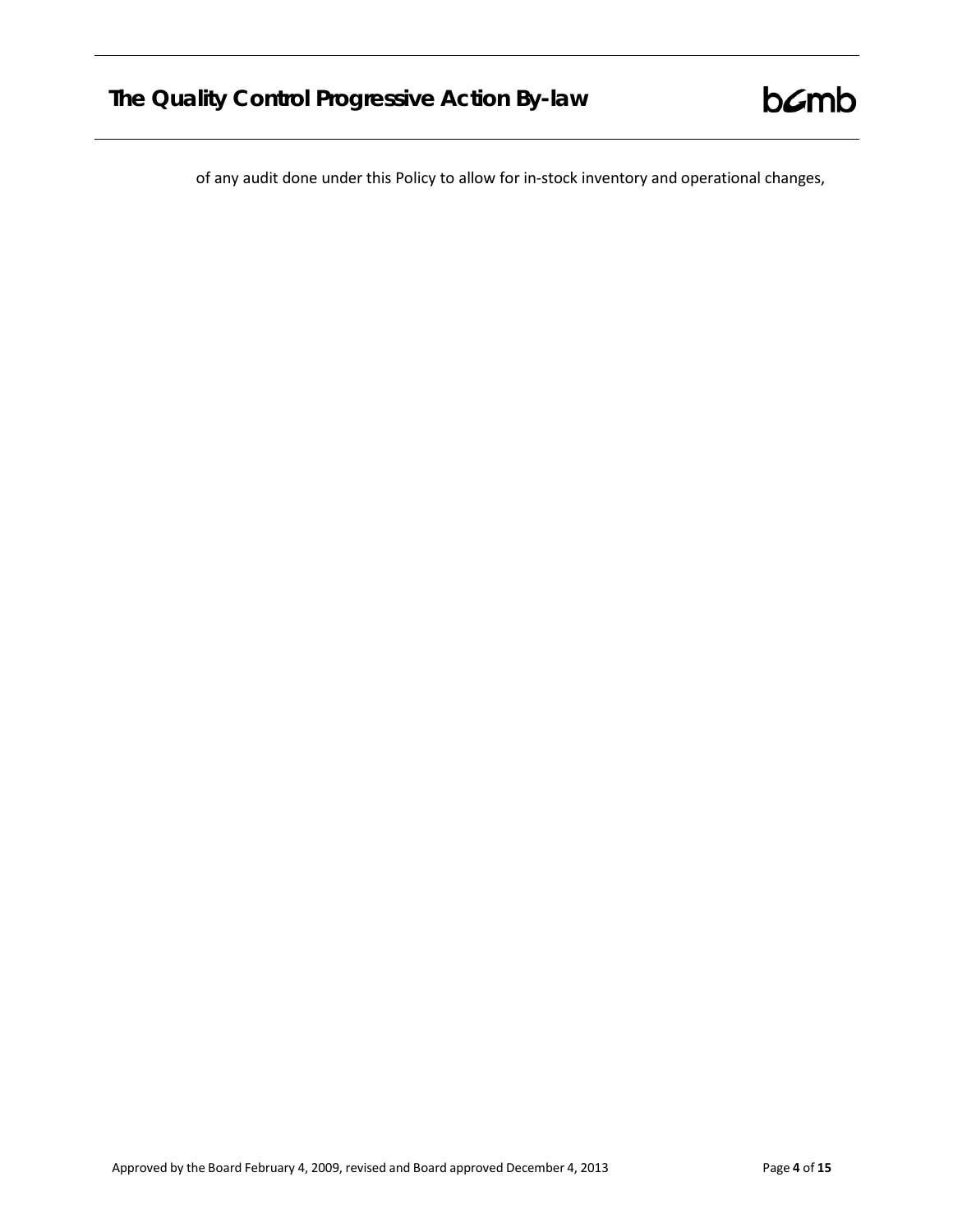before any further audits will be conducted to determine whether improvement in count variance has occurred.

# <span id="page-4-0"></span>**3. PROGRESSIVE ACTION PROCESS**

- 3.1.CSAs will audit shipments from all depots in accordance with the Quality Control procedures outlined in the Operating Agreements. The CSAs shall provide to the BCMB all audit results for the previous calendar month and include an average of the variances for each depot audited for the preceding three-month period, in respect of all depots prior to the twentieth day of each month. The BCMB will assess the information and notify the CSAs prior to the thirtieth day of every month of depots that the BCMB requires further audits.
- 3.2.Based on this assessment the BCMB will apply progressive action to assist depots in achieving the desired quality control under this Policy.
- 3.3.There shall be three levels of classification warranting remedial steps and the levying of compliance fees as described below:

Level 1 – least concern.

Level 2 – increased concern.

Level 3 – critical phase – subject to possible Board Review.

The Progressive Action Policy Diagram on the following page illustrates the various steps in the process.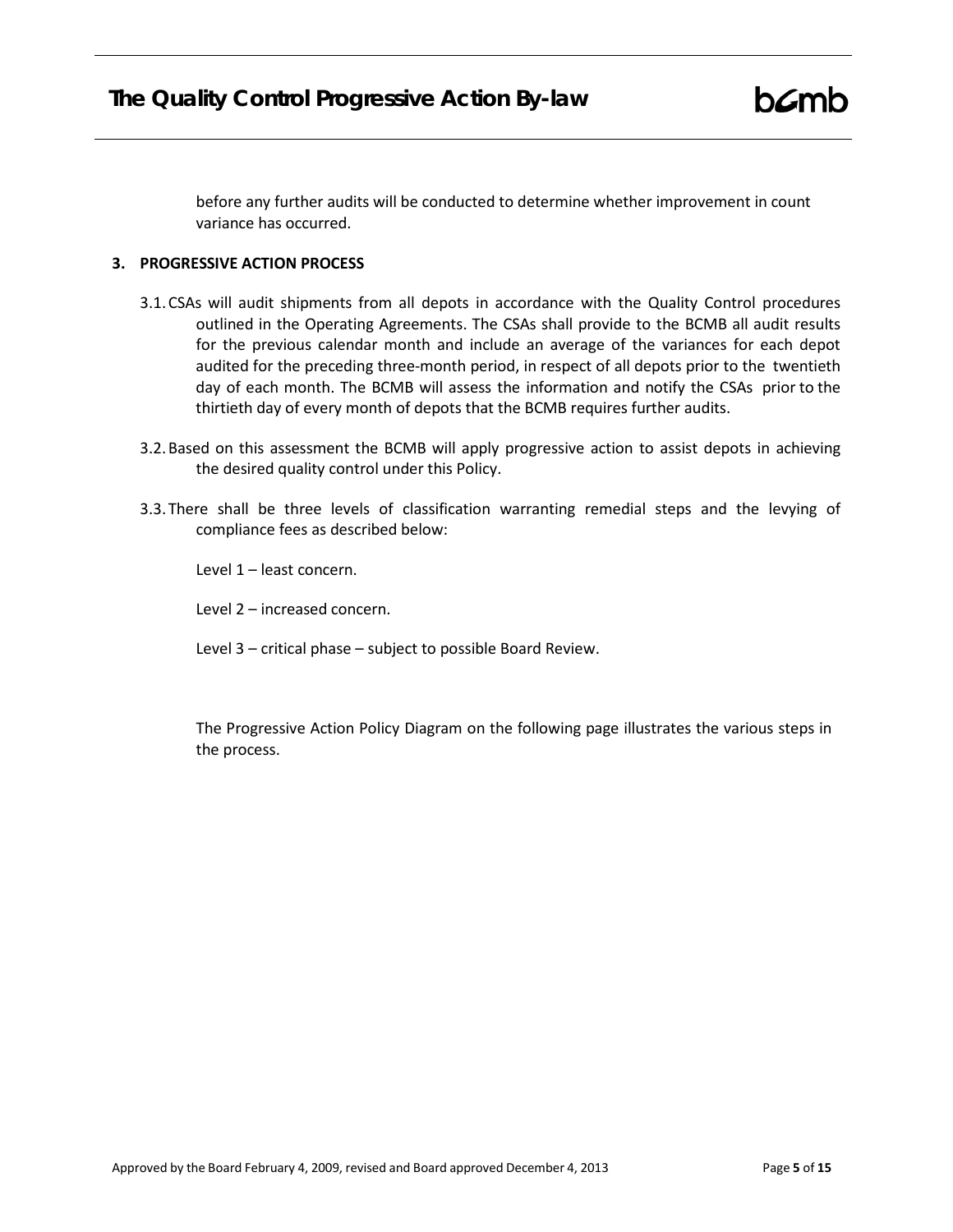

 $b$  $C$ mb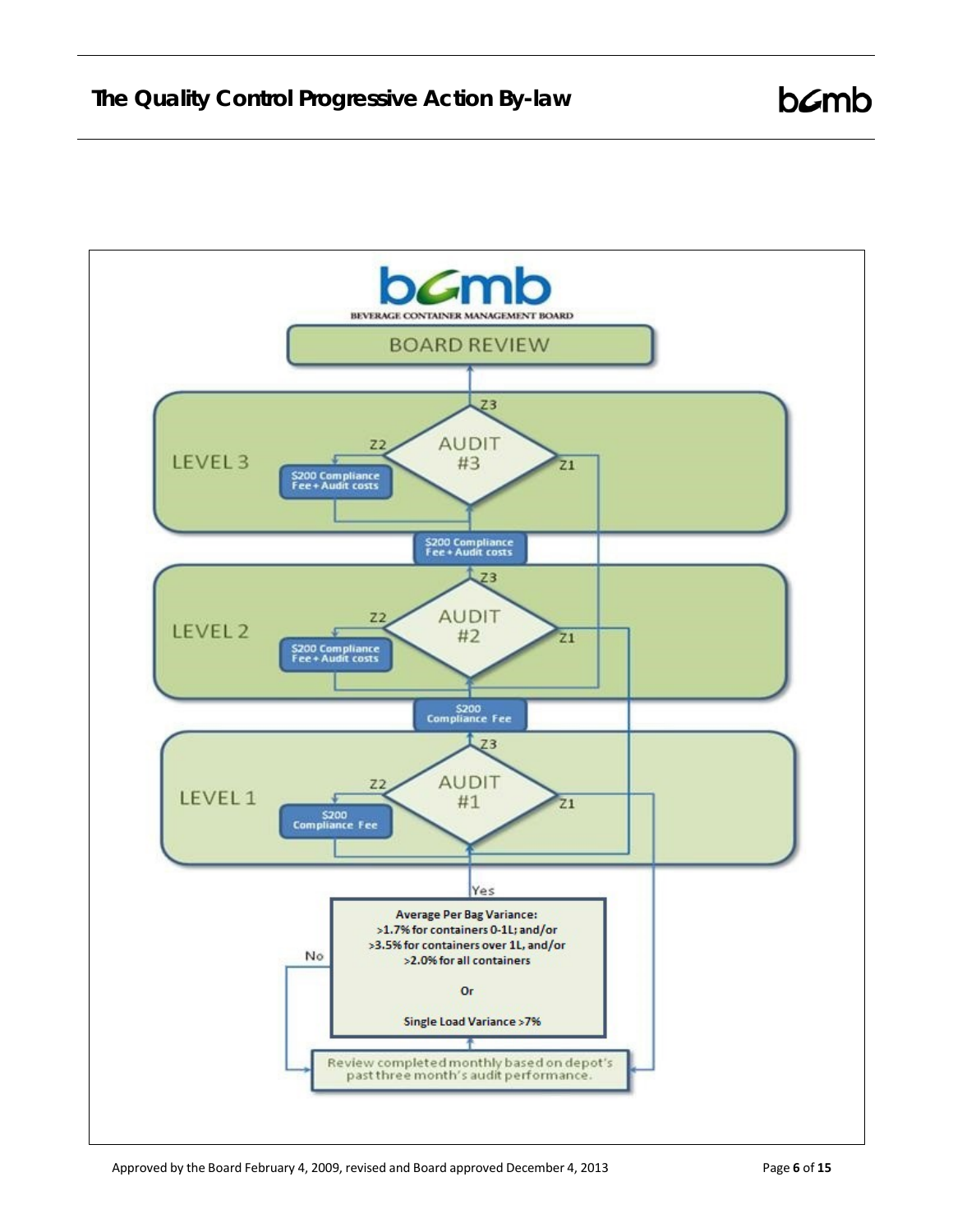#### <span id="page-6-0"></span>**4. ENTRANCE CRITERIA**

- 4.1.Entrance to Level 1 of the PAP will occur when a depot's average variance per bag audited over a three-month period exceeds any of the following thresholds:
	- 1.7% for containers 0-1L; and/or
	- 3.5% for containers over 1L, and/or
	- 2.0% for all containers.

Upon movement to Level 1, a depot's further progress, negative or positive, will be determined wholly by performance.

4.2.In addition to any other levy or enforcement action, any depot that has a material stream variance in any one audit of greater than 7% shall be automatically entered into the process at Level 1.

# <span id="page-6-1"></span>**5. MOVEMENT BETWEEN LEVELS IN PROCESS**

- 5.1.Audits resulting in Zone 1 classifications at any of the levels in the flow chart will result in the depot returning to the previous level.
- 5.2.Audits resulting in Zone 2 classifications at any of the levels will result in the depot remaining at that level.
- 5.3.Audits resulting in Zone 3 classification will result in advancement to the next level in the process.
- 5.4.Audits conducted under BCMB supervision while the depot is at Level 3 and resulting in a Zone 3 classification will result in a review by the Board of Directors. The depot will receive reasonable notice (14 calendar days) of the Board review and will be given an opportunity to appear before and address the Board. The Board will review the results of previous audits, depot performance, the submissions of BCMB staff and the submissions of the depot. A review by the Board of Directors may result in suspension or cancellation of the Operating Permit.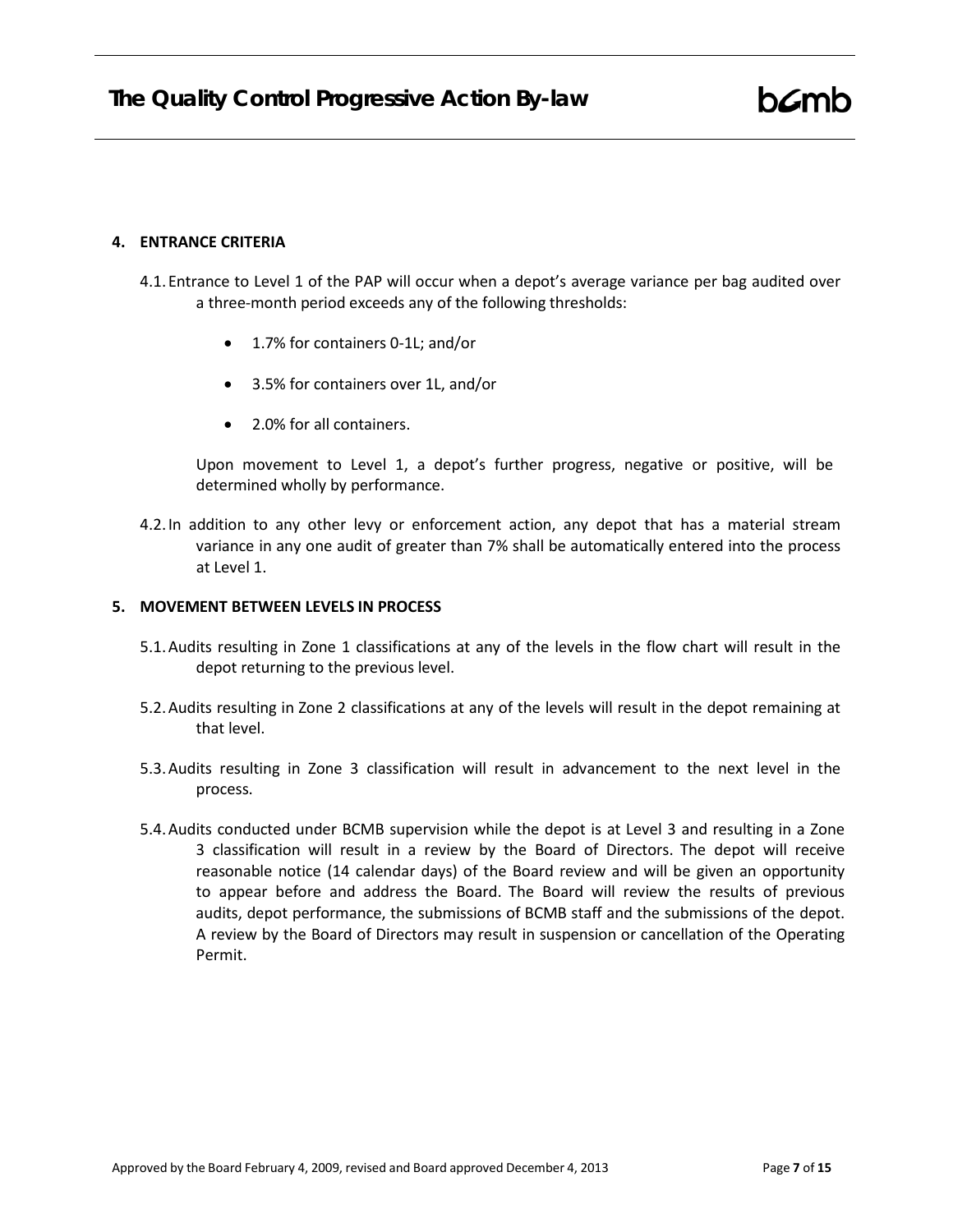# <span id="page-7-0"></span>**6. COMPLIANCE FEES AND COSTS**

- 6.1.Compliance Fees will be levied by the BCMB in the following circumstances:
	- Level 1 an audit resulting in a Zone 2 or 3 classification at this level will result in the BCMB issuing a \$200 compliance levy to the depot.
	- Level 2 ......an audit resulting in a Zone 2 or 3 classification at this level will result in the BCMB issuing a \$200 compliance levy to the depot.
	- Level 3 ......an audit resulting in a Zone 2 or 3 classification at this level will result in the BCMB issuing a \$200 compliance levy to the depot.
- 6.2.COSTS An audit conducted while a depot is at Level 2 or 3 and which results in a Zone 2 or Zone 3 classification will result in the depot being responsible to pay costs to the BCMB equal to the costs of conducting the audit based on the rates set out in Appendix II of the PAP.

# <span id="page-7-1"></span>**7. CSA REQUIREMENTS**

- 7.1.CSAs are required to submit an audit protocol to the BCMB for approval. The audit protocol must be submitted with the CSAs annual operating plan.
- 7.2.All bags selected for auditing must be selected on a target/random basis, with the selection method used by the CSAs to be approved by the BCMB.
- 7.3.At Level 2 and higher, depots will be notified in advance of audits at CSA facilities and have the opportunity to attend and view the audit process. While all audits will be conducted by CSA staff, the BCMB will take a very active role in monitoring the audit process to ensure accuracy and fairness. When specifically requested by either the CSA or depot, BCMB will attend and monitor Level 2 or Level 3 audits at CSA facilities
- 7.4.CSA's will cull all unacceptable bags from the system, and ensure that these bags are not sent to depots for filling. Depots will confirm quantities and usability of shipping containers when they arrive at the depot. If a depot receives a bag from the CSA that is unacceptable for use, the unacceptable bag should be returned empty to the CSA at the depot's earliest opportunity.
- 7.5.All mega-bags should be completely emptied of beverage containers prior to being returned to depots for re-use.
- 7.6.All trailers arriving at the CSA must be completely checked for loose beverage containers when the load is received and emptied by the CSA prior to being sent out to the next depot.

# <span id="page-7-2"></span>**8. BCMB AUDITS**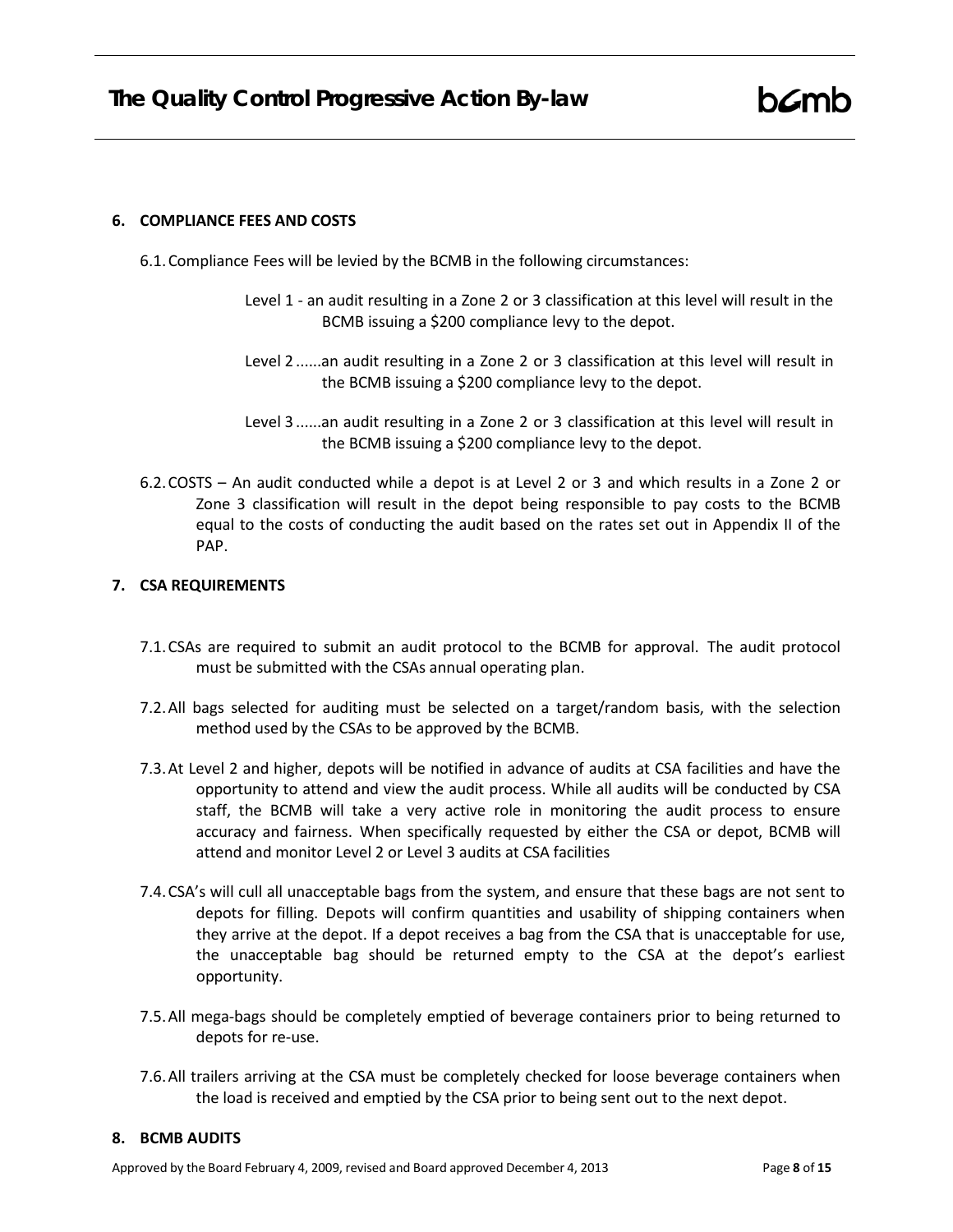- 8.1.The BCMB shall have access to both depot and CSA facilities at any time during normal operating hours of those facilities to confirm that audit protocol is being adhered to, or to count/recount material prepared for shipment, shipped or audited.
- 8.2.The BCMB, on its own initiative will conduct/monitor audits at depots and CSA facilities on a random or targeted basis without advance notice.
- 8.3.Audit processes as detailed in CSA operating agreements must be observed for all audits conducted under this Policy.

# <span id="page-8-0"></span>**9. ENFORCEMENT PRINCIPLES**

- 9.1.All enforcement action for non-compliance with the requirements of the PAP must be timely, effective and appropriate to the situation.
- 9.2.Any continuing, repeated or similar non-compliance may result in escalating enforcement consequences.
- 9.3.The requirement of the PAP will be a change for depot operators, and will require many depot operators to change processes for sorting and counting, or enhance auditing and internal record keeping. Enforcement measures will ensure that depots are informed about and have reasonable time to respond having regard to the nature and timing of the PAP requirements, and may allow for adjustments at the time of initial implementation of this PAP.

# <span id="page-8-1"></span>**10. ENFORCEMENT GOALS**

- 10.1. Intended goals for this PAP in responding with non-compliance by depot permit holders with the requirements of the PAP are as follows:
	- i) Create a level playing field that builds trust and confidence in the beverage container return system.
	- ii) Achieve quality control compliance.
	- iii) Enforcement action is appropriate for the severity of the situation (firm and fair) and ensures the depot system maintains a level playing field.
	- iv) Non-compliant depot permit holders recognize the enforcement actions taken by the BCMB and are motivated to prevent similar events of non-compliance from occurring again.
	- v) Other depot permit holders, manufacturers and stakeholders are aware of aggregate enforcement actions and accept that effective actions were taken.
	- vi) All enforcement actions are consistent with comparable situations of similar severity.
	- vii) Depot permit holders are informed of expectations and enforcement actions in advance of enforcement action.

# <span id="page-8-2"></span>**11. ENFORCEMENT PROCESS**

Approved by the Board February 4, 2009, revised and Board approved December 4, 2013 Page **9** of **15** 11.1. Compliance Fees will be issued in accordance with the Administrative Compliance Bylaw. Compliance Fees are payable to the BCMB, but shall be recovered by payment collected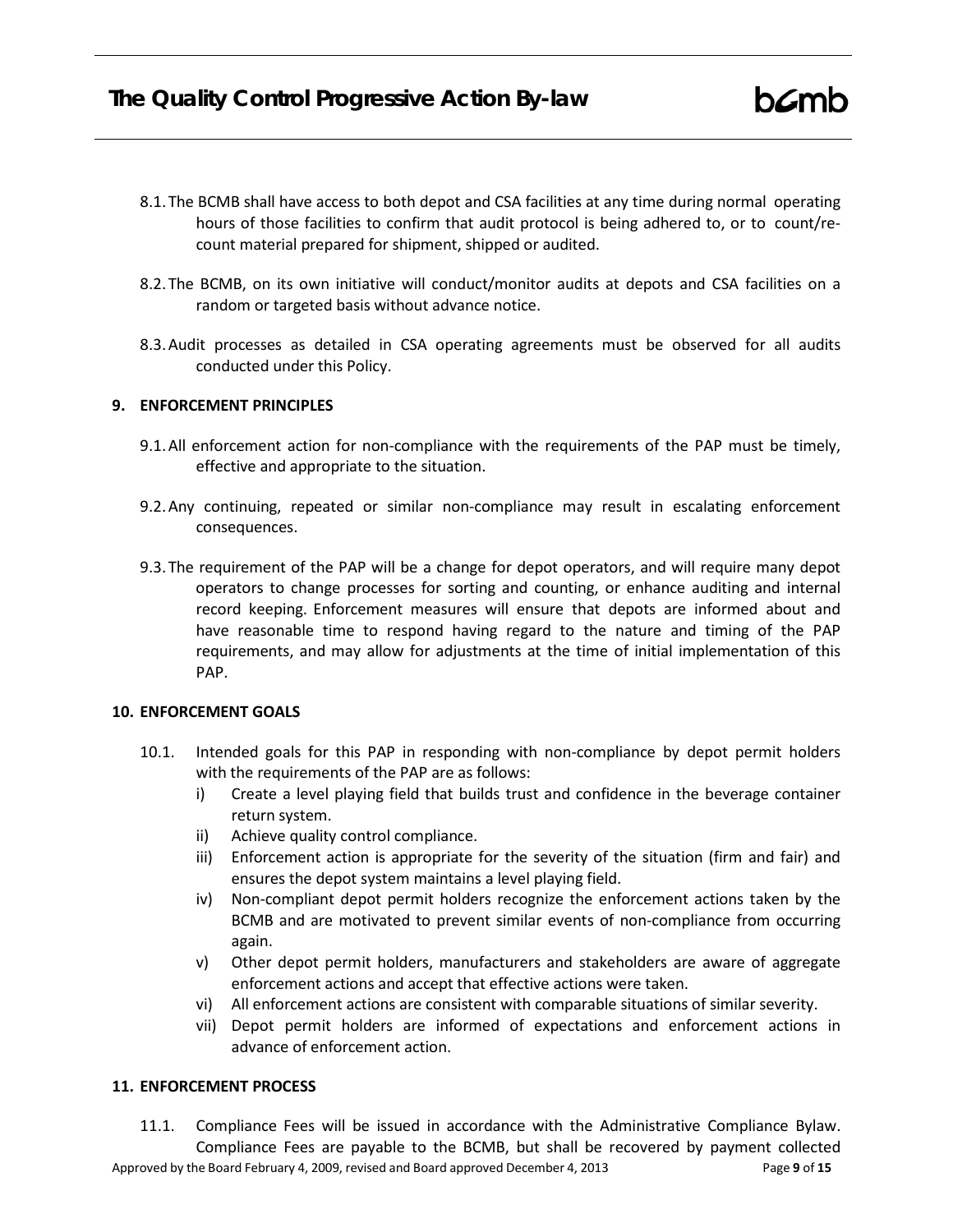# **The Quality Control Progressive Action By-law**

 $b$  $\mathcal{L}$ mb

through CSAs.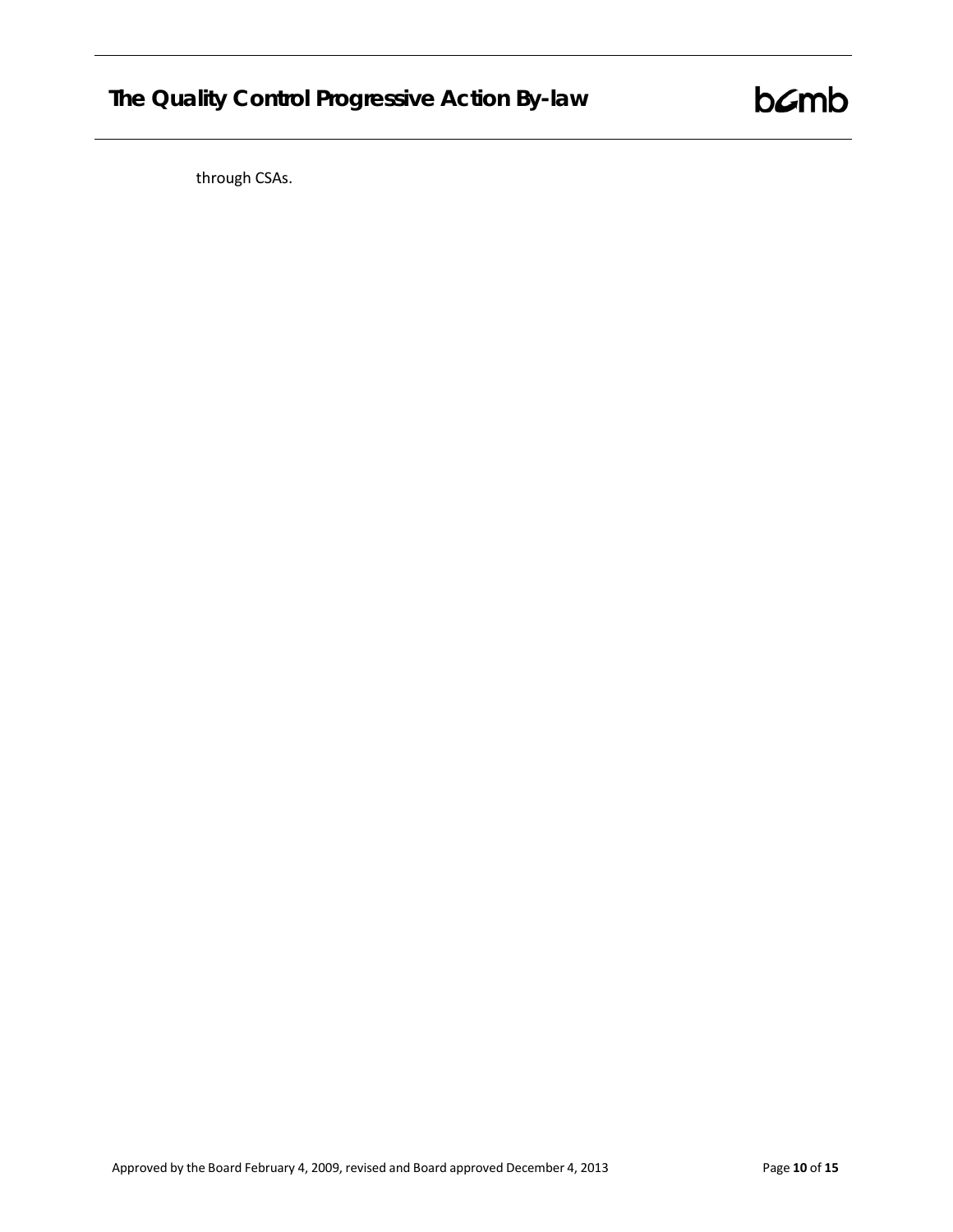#### <span id="page-10-0"></span>**12. ENFORCEMENT POLICIES**

- 12.1. The BCMB will not normally apply additional enforcement consequences when a depot permit holder is employing the necessary resources and effort to remedy an instance of non-compliance.
- 12.2. The BCMB will not be required to take a next step in any circumstances and will always have regard to what is reasonable in the particular circumstances.
- 12.3. The BCMB will have regard to how its enforcement actions may affect other depots' decisions and efforts regarding compliance and will act accordingly.
- 12.4. The BCMB will have regard to how its enforcement actions may affect service to the public and return rates.
- 12.5. Notwithstanding any other provision of this policy, the BCMB reserves the right to escalate enforcement steps to any level should conditions warrant.
- 12.6. Exemptions to the PAP are to be approved in writing by the President of the BCMB.
- 12.7. The BCMB, through the Board, may set variance limits for each zone annually, set specific dates, or a schedule for compliance in accordance with this policy, and may establish specific compliance requirements in accordance with this policy and shall advise depots and CSAs of such decisions or requirements.

# <span id="page-10-1"></span>**13. APPEAL PROCESS**

13.1. Depot permit holders and CSAs that become subject to a compliance fee can appeal that decision in accordance with the Administrative Compliance Bylaw, Article 3.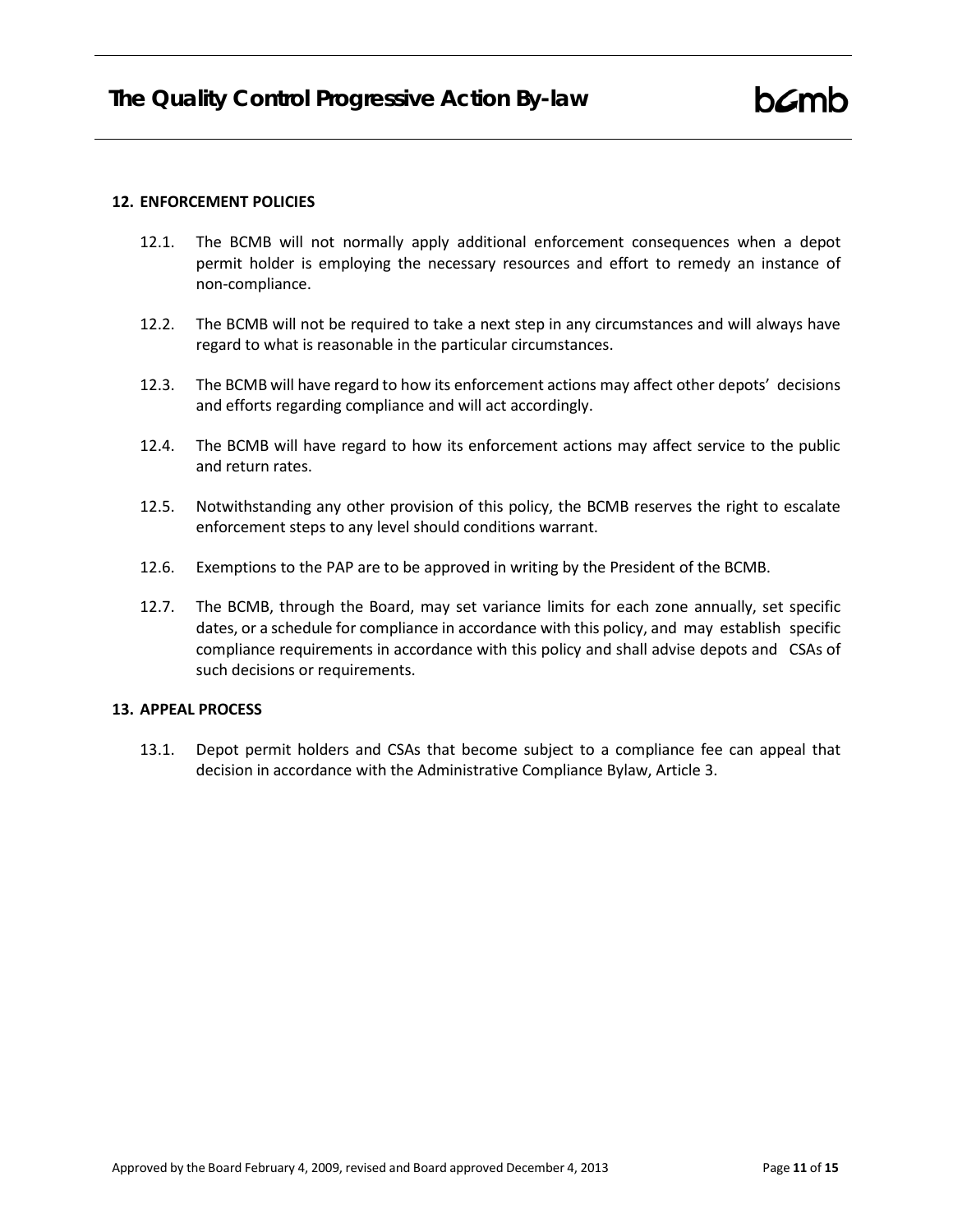#### **APPENDIX I -- LEGISLATIVE MANDATE**

#### <span id="page-11-0"></span>**1.0** *The Environmental Protection and Enhancement Act* **(the "Act")**

Section 175(jj) of the Act enables the Lieutenant Governor in Council to make regulations establishing management boards:

- 175. The Lieutenant Governor in Council may make regulations
	- (jj) providing for the establishment of a management board or other body, whether as a corporation or otherwise, for any purpose in connection with a regulation under this section;

# **2.0 The** *Beverage Container Recycling Regulation* **(the "BCMB Regulation")**

Section 4 of the BCMB Regulation establishes the BCMB as a management board within the meaning of section 175(jj) of the Act:

4. The Beverage Container Management Board, being an incorporated body under the laws of Alberta, is hereby established as a management board within the meaning of section 175(jj) of the Act for the purpose of exercising the powers and carrying out the duties conferred or imposed on it pursuant to the Act, this Regulation and the by-laws in respect of regulated containers.

Section 8(2) of the BCMB Regulation requires Board approval of CSAs:

8(2) The Manufacturers shall appoint a collection system agent satisfactory to the Board to act on behalf of the manufacturers with respect to the operation of the common collection system.

Section 12 of the BCMB Regulation requires CSAs and Manufacturers to collect containers:

12(1) The collection system agent shall, in accordance with the bylaws, collect non-refillable registered containers from depots.

12(2) A manufacturer shall, in accordance with the bylaws, collect or cause to be collected from a depot or retailer, refillable registered containers that contained a beverage manufactured by that manufacturer.

Section 14 of the BCMB Regulation prohibits the operation of beverage container depots without a permit issued by the BCMB: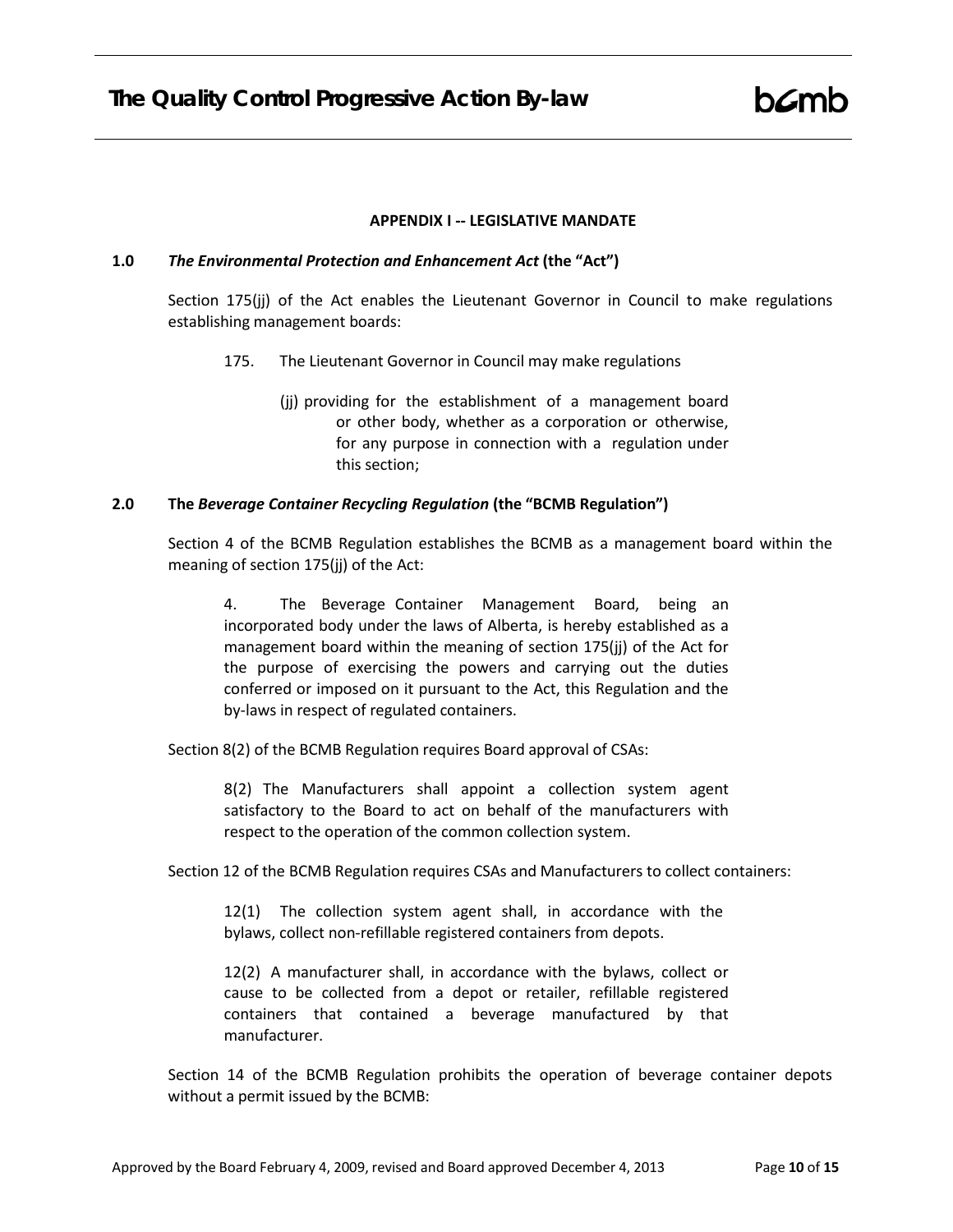- 14.(1) No person shall operate a depot unless that person holds a permit for that purpose issued by the Board in accordance with the by-laws and the permit is not under suspension.
	- (2) A permit holder shall comply with the terms and condition to which the permit is subject.

Section 18 of the BCMB Regulation requires the BCMB to make bylaws respecting all aspects related to permits for the operation of depots, namely 18(1) (a) and (f):

- 18.(1) The Board shall make by-laws
	- (a) prescribing the manner and frequency of container collections from depots and retailers by the collection system agent and manufacturers.
	- (f) respecting all aspects related to permits for the operation of depots, including, without limitation,
		- (i) the form and manner of application for a permit or a renewal of a permit,
		- (ii) the fee, if any, that is payable with an application,
		- (iii) the imposition of terms and conditions on a permit; and
		- (iv) the suspension and cancellation of permits.

#### **3.1 The Administrative Bylaw (the "Administrative Bylaw")**

Section 7 of the Administrative Bylaw sets out the BCMB's authority regarding permits, and its ability to amend, add or delete a term or condition and to cancel or suspend a permit:

- 7.(3) The Association may, on its own initiative or on the request of the depot operator, amend a term or condition of, add a term or condition to or delete a term or condition from a permit.
- 7.(4) The Association may cancel or suspend a permit if the permit holder contravenes the Regulation or this Bylaw.

Section 8 of the Administrative Bylaw sets out the BCMB's authority regarding the collection of containers:

 $b\mathcal{L}$ mb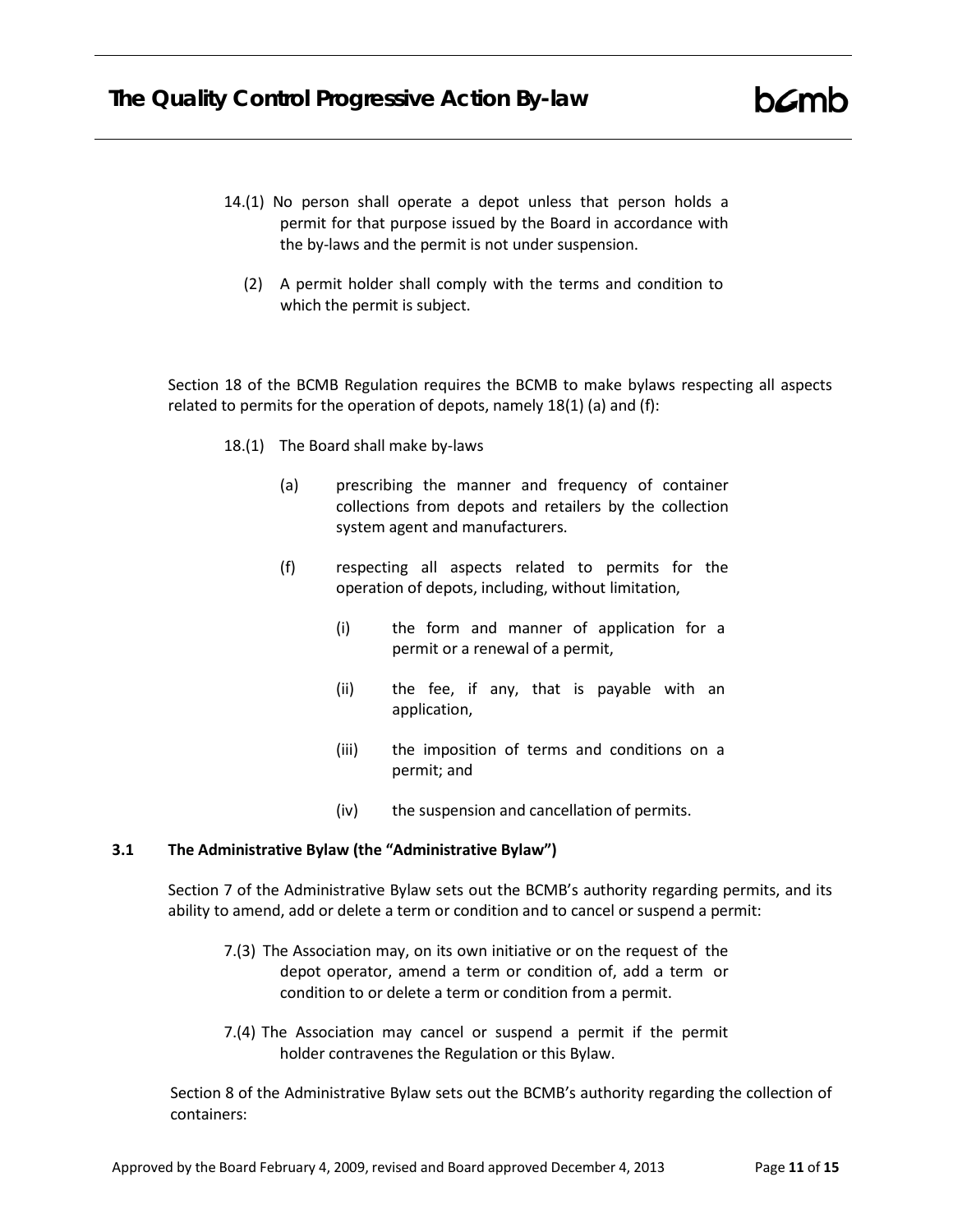8.(1) Manufacturers on their own behalf or through the collection system agent and bottle depots on their own behalf or through the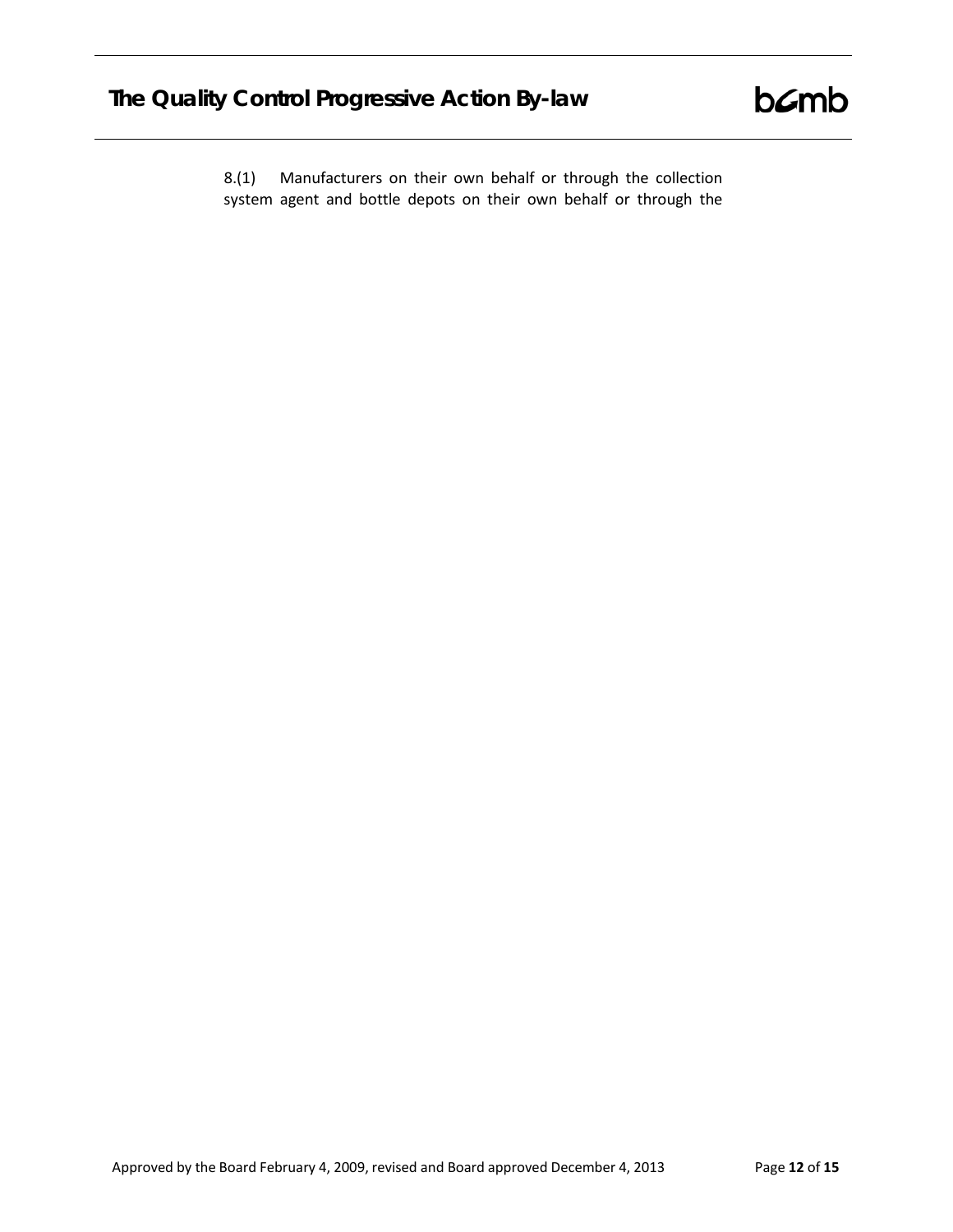Association shall provide to the Association a plan acceptable to the Association providing for the following:

> (a) the times at which and the manner in which containers will be collected from depot operators;

(b) storage and sorting of containers pending their collection;

> (c) the times at which and the manner in which the collection system agent or manufacturer will pay to the depot operators any amounts they are required to pay under this Bylaw or the Regulation;

(d) any other matters considered necessary.

(2) A Plan under subsection (1) is not valid until it has been approved by the Association.

Section 10 of the Administrative Bylaw requires records to be kept:

10. A manufacturer, a depot operator and the collection system agent shall, in a manner satisfactory to the Association, keep or cause to be kept books, documents, records and accounts for the purpose of this Bylaw and the Regulation.

Section 11 of the Administrative Bylaw requires information to be provided to the BCMB:

11. A manufacturer, a depot operator and the collection system agent shall compile and submit, or cause to be submitted, to the Association in a form acceptable to the Association and at the times required by the Association, information concerning

- (a) in the case of a manufacturer, the number of containers sold by the manufacturer in each category identified by the Association,
- (b) the number of containers collected from depots and retailers in each category identified by the Association,
- (c) in the case of a manufacturer and the collection system agent, the volume of containers recycled under section 16 of the Regulation,
- (d) in the case of a depot operator, the Uniform Code of Accounts established by the Directors of the Association and such other financial information that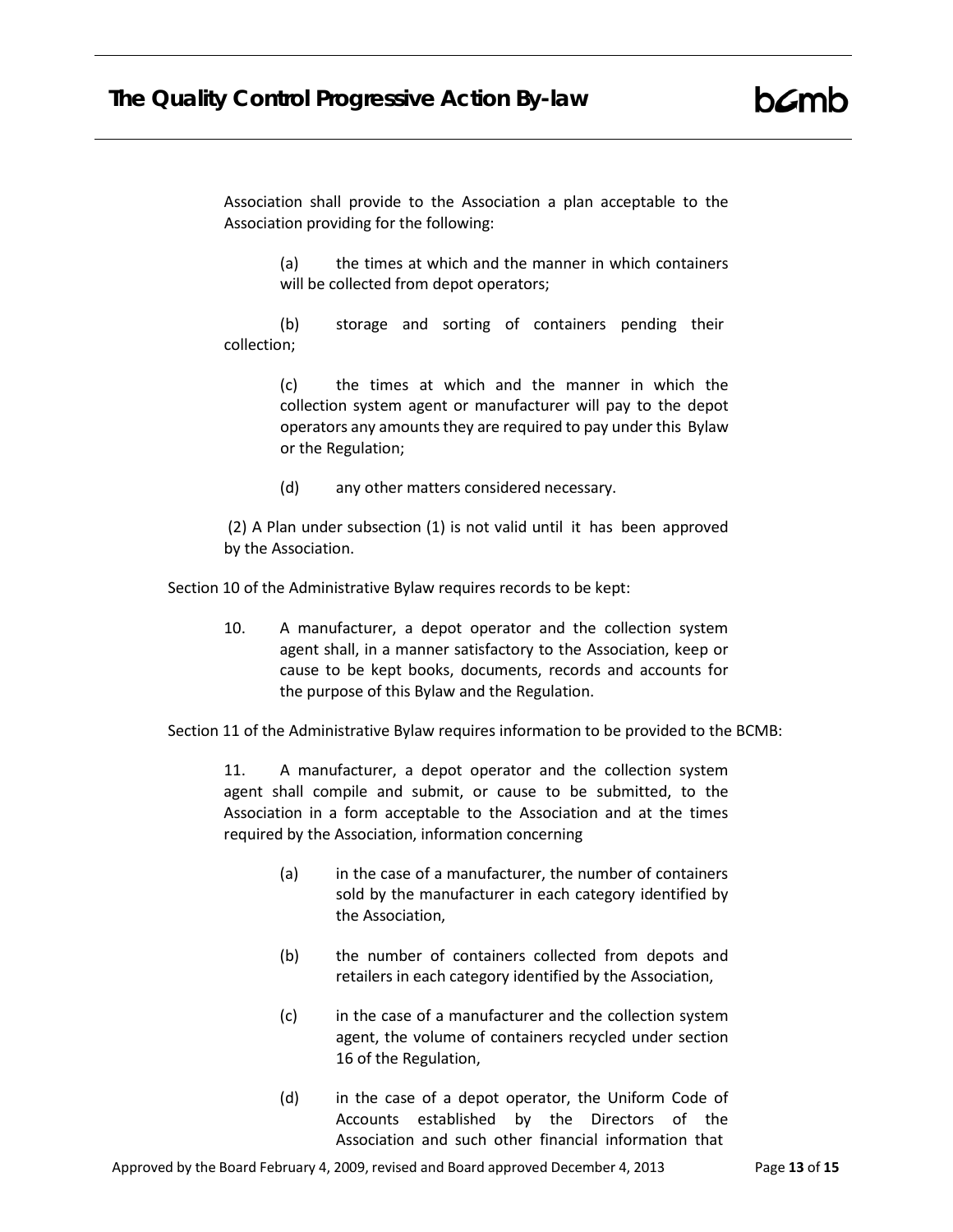the Directors of the Association determine is necessary for the administration of section 4 of this Bylaw; and

(e) any other information the Association considers necessary for the administration of this Bylaw.

# **4.0 Administrative Compliance Bylaw (the "Compliance Bylaw")**

Section 2.1 of the Compliance Bylaw authorizes the BCMB to issue compliance fees, in the event of certain acts of non-compliance as set out in the schedule to the Compliance Bylaw.

2.1 The events listed in the Schedule to this Bylaw are the events in respect of which a compliance fee may be levied by the BCMB.

Paragraph 2 of the Schedule lists the events for which compliance fees may be levied including:

(m) failure to accurately sort and count Registered Containers placed in designated receptacles for pick up by common collection agents.

Section 2.5 of the Compliance Bylaw sets out the amount of the compliance fee, in conjunction with paragraph 1 of the Schedule:

2.5 The amount of a compliance fee shall be the amount stipulated in the Schedule to this Bylaw…

Paragraph 1 of the Schedule provides that:

1. The fees payable under this Bylaw shall be in the amount up to \$200.00 per event or per day for each event or each day the event continues.

Section 2.3 of the Compliance Bylaw sets out the requirements for notice of the compliance fee:

- 2.3 The BCMB shall issue a notice of the fee to be levied. The notice of fee must contain the following information:
- (a) the name of the person required to pay the fee;
- (b) particulars of the event which is the basis for the fee being levied;
- (c) the name of the Bylaw or policy under which the fee is being levied;
- (d) the amount of the fee, any applicable costs, the manner in which interest will accrue, and the time by which it must be paid;
- (e) a statement of the right to appeal the levying of the fee to a subcommittee established by the BCMB.

Approved by the Board February 4, 2009, revised and Board approved December 4, 2013 Page **14** of **15**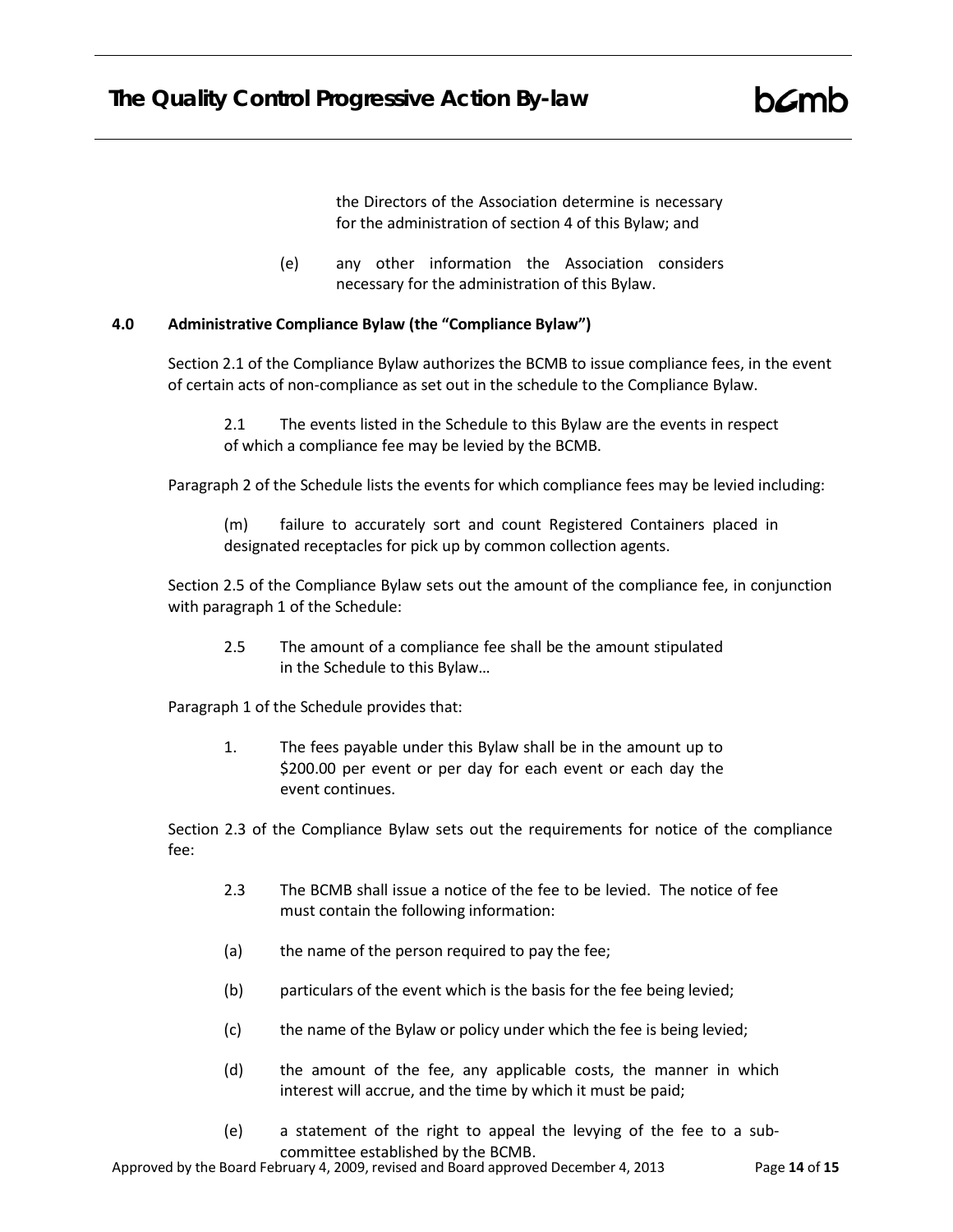Sections 2.6 and 2.7 of the Compliance Bylaw set out the rules for enforcing compliance fees:

- 2.6 A person who is served with a notice of compliance fee shall pay the amount of the compliance fee within 30 days of the date of service of the notice.
- 2.7 If a party who has received notice as set out in section 2.3, above, fails to comply with the terms or requirements of the notice within 30 days from the date of service of the notice, the BCMB may:
	- (a) take the necessary steps to remedy the event or to fulfil the terms imposed at that party's cost;
	- (b) add any costs incurred by the BCMB for enforcement, remedying the event or fulfilling the terms of the notice, to the fee levied against the party hereunder;
	- (c) levy any additional fee or interest as may be permitted by the Bylaw or any other bylaw or policy of the BCMB;
	- (d) take steps to collect the outstanding fee;
	- (e) withhold or suspend any permit, renewal, or approval until all amounts owing to the BCMB have been paid;
	- (f) set off any amount owing by the BCMB to the party against whom a fee has been levied;
	- (g) direct a third party, including a collection system agent, to pay amounts owing by the third party to the party against whom a fee has been levied;
	- (h) direct a third party, including a collection system agent, to collect the outstanding fee on behalf of the BCMB;
	- (i) collect all outstanding amounts by any other reasonable and lawful means.